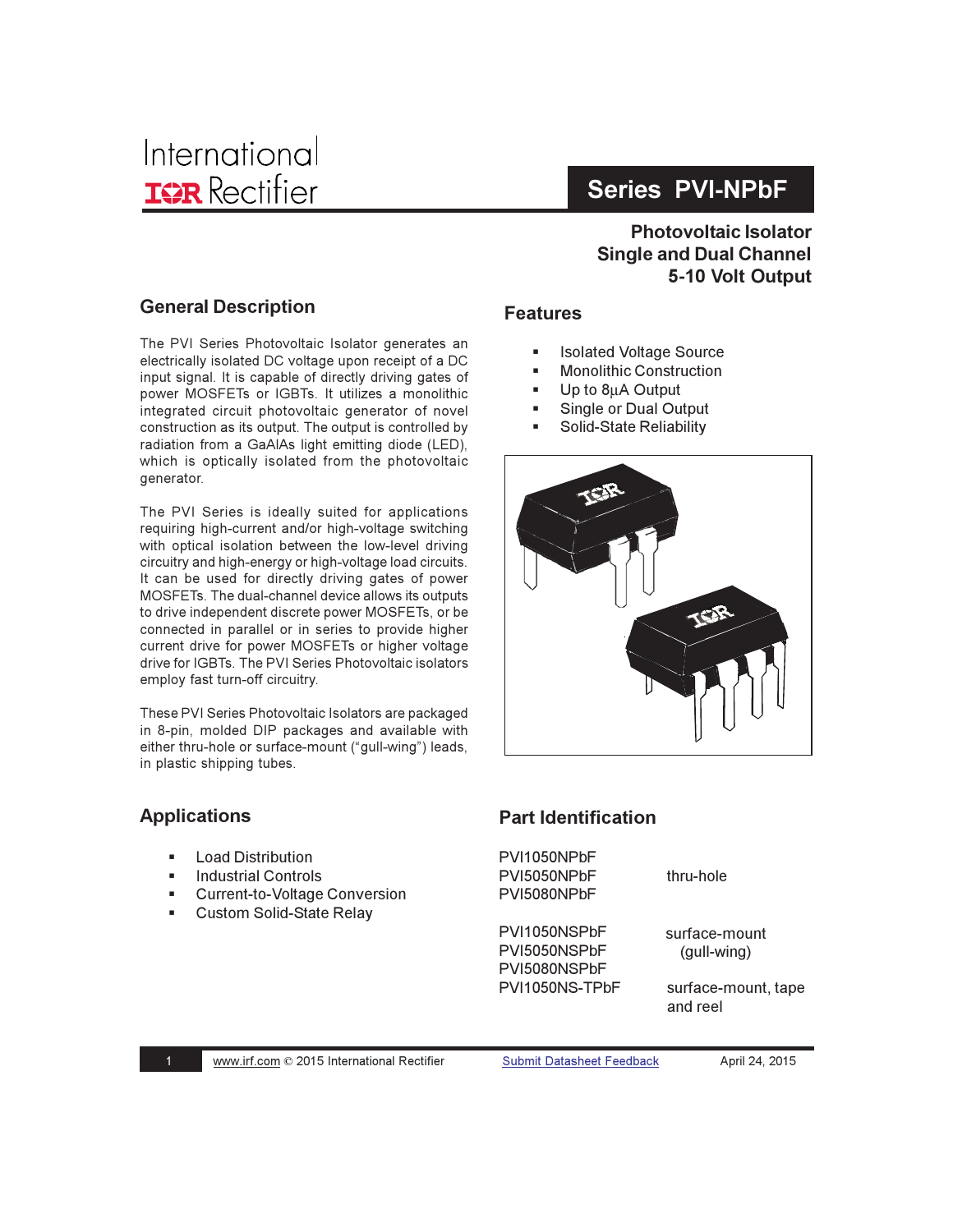

## Electrical Specifications (-40°C  $\leq$  T<sub>A</sub> $\leq$  +85°C unless otherwise specified)

| <b>INPUT CHARACTERISTICS</b>                             | <b>PVI Series</b> | <b>Units</b> |
|----------------------------------------------------------|-------------------|--------------|
| Input Current Range (see figure 4)                       | 2.0 to 50         | $mA$ (DC)    |
| Maximum Forward Voltage Drop @ 10mA, 25°C (see figure 5) | 1.4               | V(DC)        |
| Maximum Reverse Voltage                                  | 6.0               | V(DC)        |
| Maximum Reverse Current @ -6.0V (DC), 25°C               | 100               | $\mu A(DC)$  |
| Maximum Pulsed Input Current @ 25°C (see figure 6)       | 1.0               | A(peak)      |
| <b>OUTPUT CHARACTERISTICS</b>                            | <b>PVI Series</b> | <b>Units</b> |
| Maximum Forward Voltage @ 10µA                           | 8.0 per channel   | $V_{(DC)}$   |
| Maxiumum Reverse Current @ -10VDC                        | 10                | $\mu A(DC)$  |

| <b>COUPLED CHARACTERISTICS</b>                                                                        |                    | <b>PVI5050N</b> | <b>PVI5080N</b> | <b>PVI1050N</b>           | <b>Units</b> |
|-------------------------------------------------------------------------------------------------------|--------------------|-----------------|-----------------|---------------------------|--------------|
| Minimum Open Circuit Voltage @ ILED = 10mA, 25°C, RL = >10MΩ                                          |                    |                 | 5.0             | 5.0/channel               | V(DC)        |
| (see figures 1 to 2)<br>Minimum Short Circuit Current $\omega$ ILED = 10mA, 25°C (see figures 1 to 2) |                    | 5.0             | 8.0             | 10 series<br>5.0 /channel | $\mu A$ (DC) |
|                                                                                                       |                    |                 |                 | 10 parallel               |              |
| Maximum Capacitance (Input/Output)                                                                    |                    |                 | 1.0             | 2.0                       | pF           |
| Maximum Ton Time @ ILED=10mA, CLOAD=10pF (See Figure7)                                                |                    |                 |                 |                           |              |
|                                                                                                       | $RL > 20 M\Omega$  |                 | 300             |                           | μS           |
|                                                                                                       | $RL = 10 M\Omega$  |                 | 160             |                           | μS           |
|                                                                                                       | $RL = 4.7 M\Omega$ |                 | 90              |                           | μS           |
| Maximum Toff Time @ ILED=10mA, CLOAD=10pF (See Figure7)                                               |                    |                 | 220             |                           | μS           |

| <b>GENERAL CHARACTERISTICS</b>                                                                         | <b>PVI5050N/5080N</b> | <b>PVI1050N</b> | <b>Units</b>            |
|--------------------------------------------------------------------------------------------------------|-----------------------|-----------------|-------------------------|
| Min. Dielectric Strength, Input-Output                                                                 | 4000                  | 2500            | <b>V</b> <sub>RMS</sub> |
| Min. Dielectric Strength, Output-to-Output                                                             | 1200                  |                 | $V_{DC}$                |
| Min. Insulation Resistance, Input-to-Output<br>$@T_A = +25^\circ \text{C}$ , 50%RH, 100V <sub>DC</sub> | $10^{12}$             |                 | Ω                       |
| Max. Pin Soldering Temperature (10 seconds max.)                                                       | $+260$                |                 | °C                      |
| Ambient Temperature Range: Operating                                                                   | $-40$ to $+85$        |                 | °C                      |
| $-40$ to $+125$<br>Storage                                                                             |                       |                 | °C                      |

International Rectifier does not recommend the use of this product in aerospace, avionics, military or life support applications. Users of this International Rectifier product in such applications assume all risks of such use and indemnify International Rectifier against all damages resulting from such use.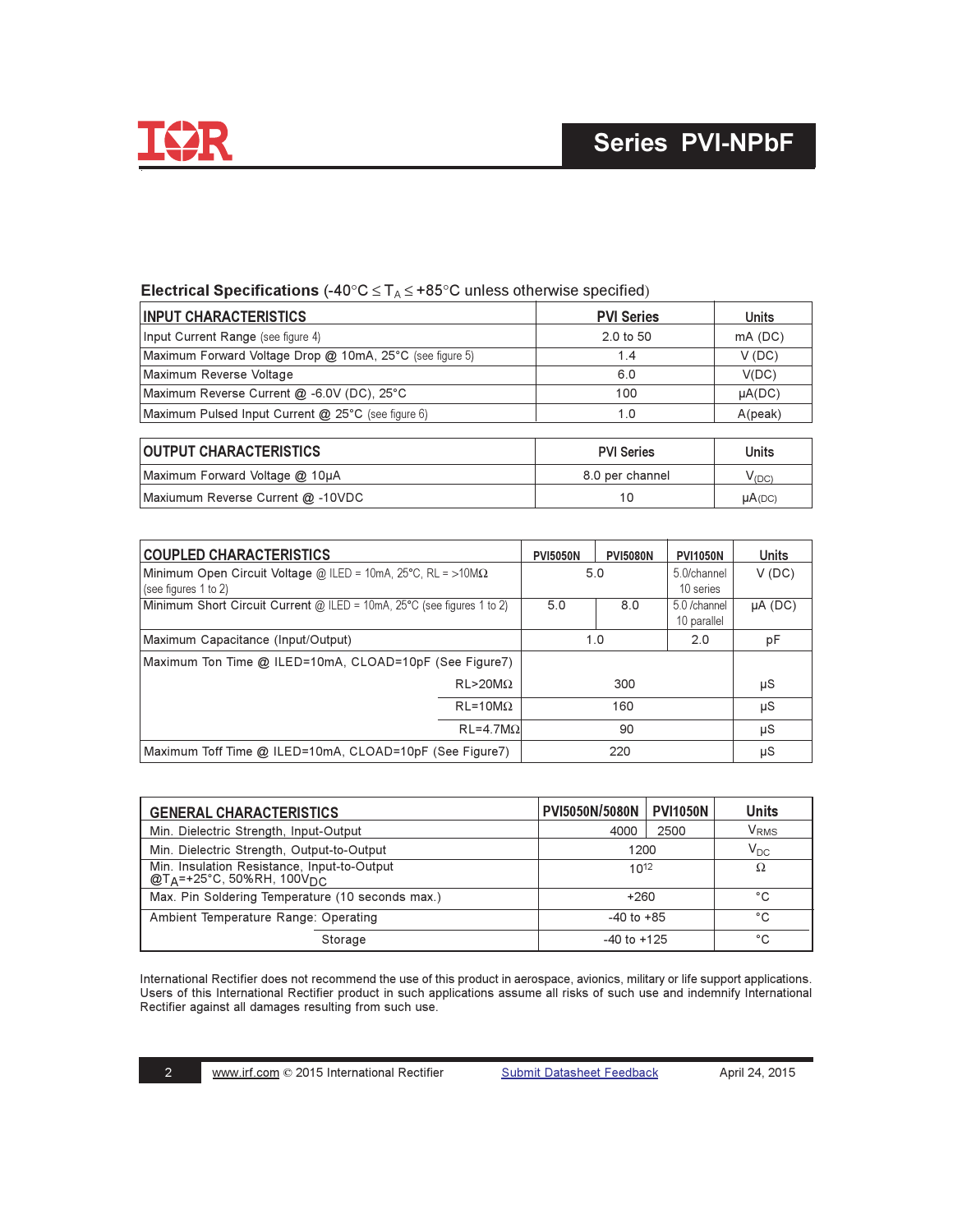

## **Series PVI-NPbF**

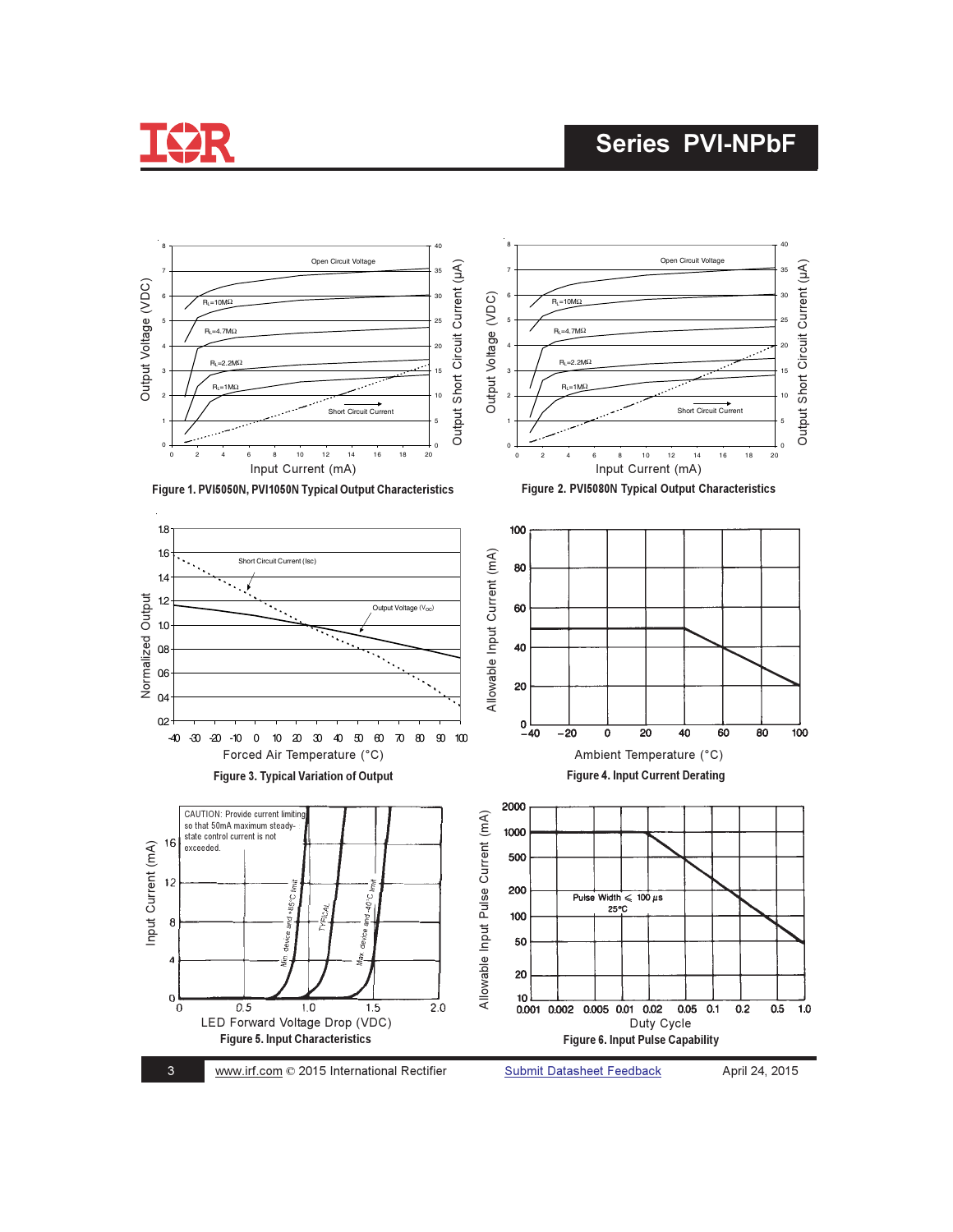

## **Series PVI-NPbF**



#### **Wiring Diagram**



## **Application Note:**

The outputs of the PVI1050N (pins 5-6 and 7-8) may be placed in series connection to produce a 10-volt output with a 5μA minimum short circuit current. Alternatively, the two ouptut of the PVI1050 may be connected in parallel to produce a 5.0-volt ouput with a 10μA minimum short circuit current.

The two outputs of the PVI1050N may be applied separately with a maximum 1200VDC between the outputs. Input-to-output isolation to either output is 2500V (RMS).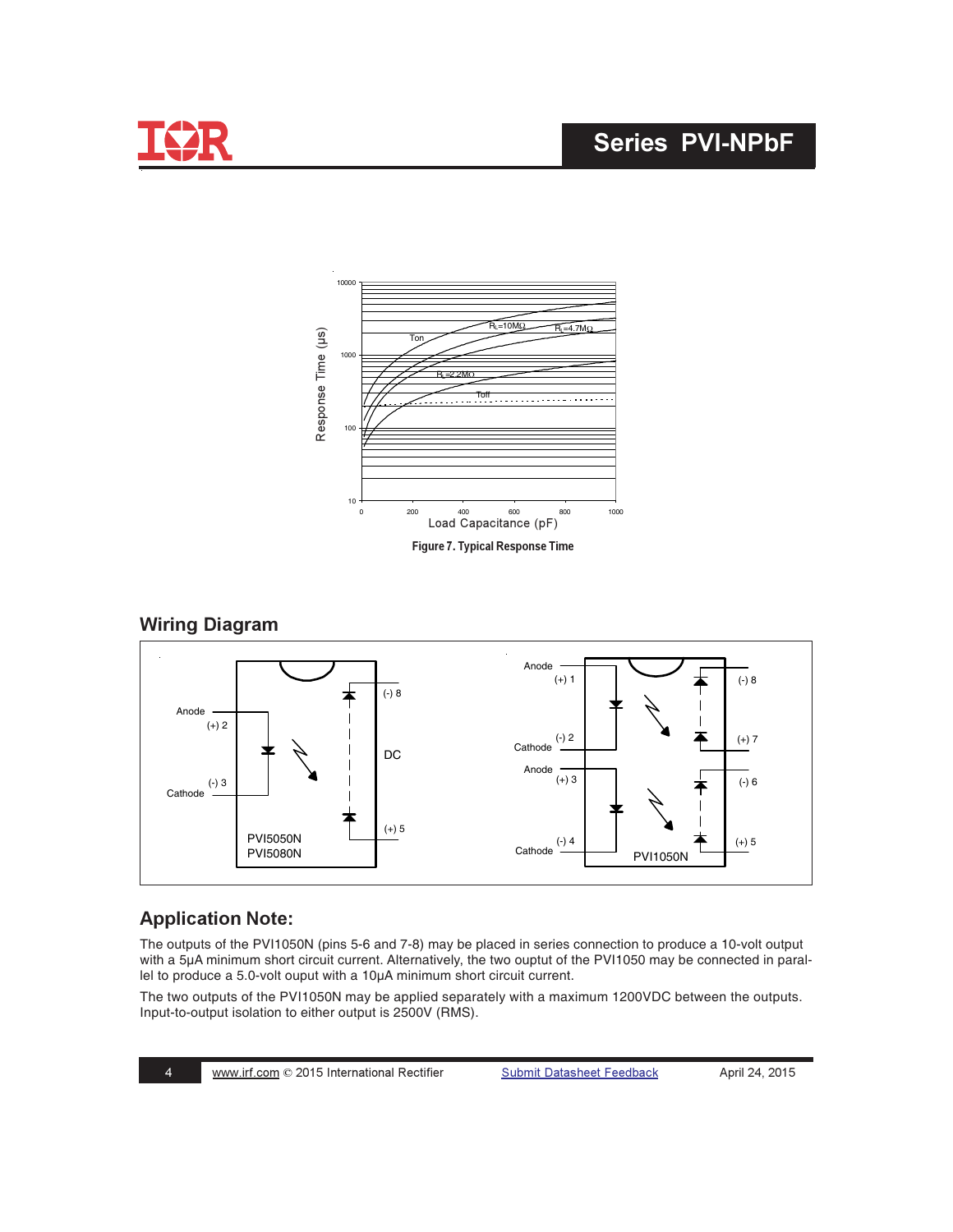

#### **Case Outlines**



Note: For the most current drawing please refer to IR website at: http://www.irf.com/package/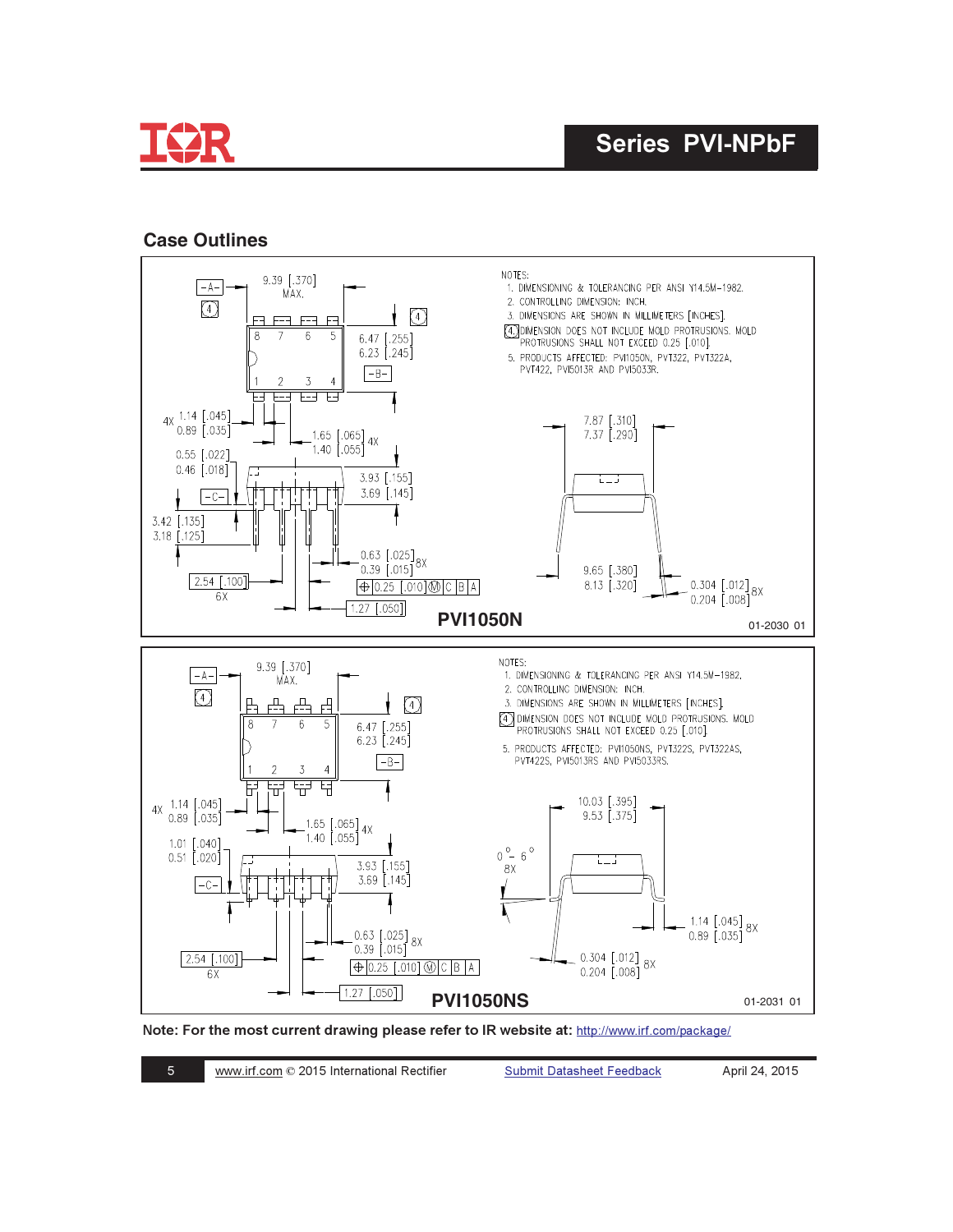

#### **Case Outlines**



Note: For the most current drawing please refer to IR website at: http://www.irf.com/package/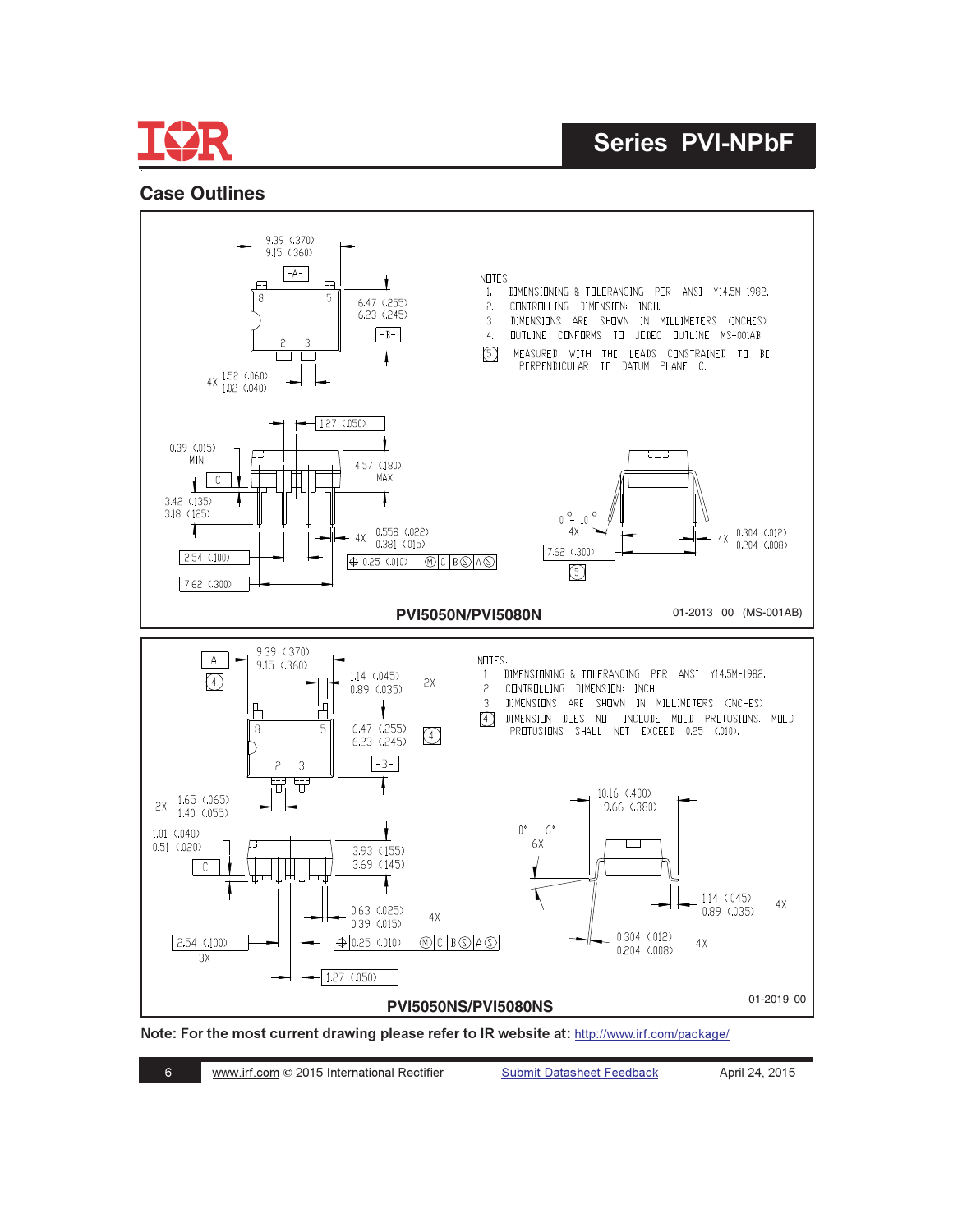

#### **Qualification information**†

|                            | Indusrid       |                                                          |  |
|----------------------------|----------------|----------------------------------------------------------|--|
| Qualification level        |                | (per JEDEC JESD471 <sup>††</sup> guidelines)             |  |
|                            | PVI1050NPbF    |                                                          |  |
|                            | PVI5050NPbF    | N/A                                                      |  |
|                            | PVI5080NPbF    |                                                          |  |
| Moisture Sensitivity Level | PVI1050NSPbF   |                                                          |  |
|                            | PVI5050NSPbF   | M <sub>SL4</sub>                                         |  |
|                            | PVI5080NSPbF   | (per JEDEC J-STD-020E & JEDEC J-STD-033C <sup>++</sup> ) |  |
|                            | PVI1050NS-TPbF |                                                          |  |
| <b>RoHS</b> compliant      | Yes            |                                                          |  |

- † Qualification standards can be found at International Rectifier's web site http://www.irf.com/product-info/reliability
- <sup>†</sup>† Applicable version of JEDEC standard at the time of product release.

#### **Revision History**

| Date      | Comment                                            |
|-----------|----------------------------------------------------|
| 4/24/2015 | • Added Qualification Information table on page 7. |
|           | . Updated data sheet based on corporate template.  |

# International **ISR** Rectifier

**IR WORLD HEADQUARTERS:** 101 N. Sepulveda Blvd., El Segundo, California 90245, USA To contact International Rectifier, please visit <http://www.irf.com/whoto-call/>